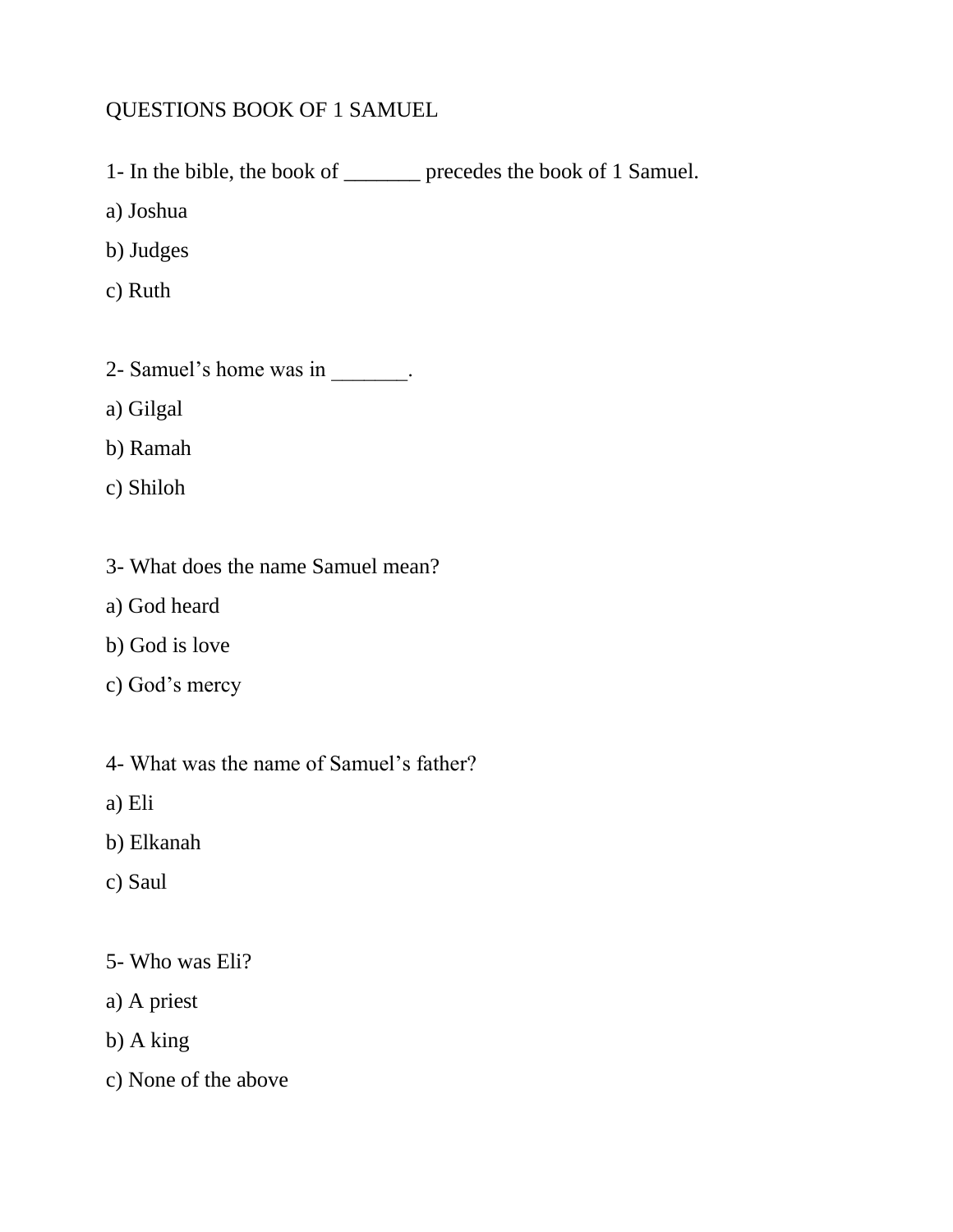- 6- All is true about Saul EXCEPT \_\_\_\_\_\_\_\_\_\_.
- a) He was the son of Kish
- b) He was the first king of Israel
- c) He was a king and a priest
- d) He was from the tribe of Benjamin
- 7- What was Saul's biggest mistake?
- a) He did not pray before going to the war
- b) He offered the sacrifice instead of Samuel
- c) He did not go to the war with the people of Israel
- 8- Saul disobeyed God by failing to destroy the king of \_\_\_\_\_\_\_\_.
- a) The Amalekites
- b) The Philistines
- c) The Canaanites
- 9- Saul died in the war at \_\_\_\_\_.
- a) Mount Sinai
- b) Mount Carmel
- c) Mount Gilboa
- 10- What is the name of David's father?
- a) Obed
- b) Boaz
- c) Jesse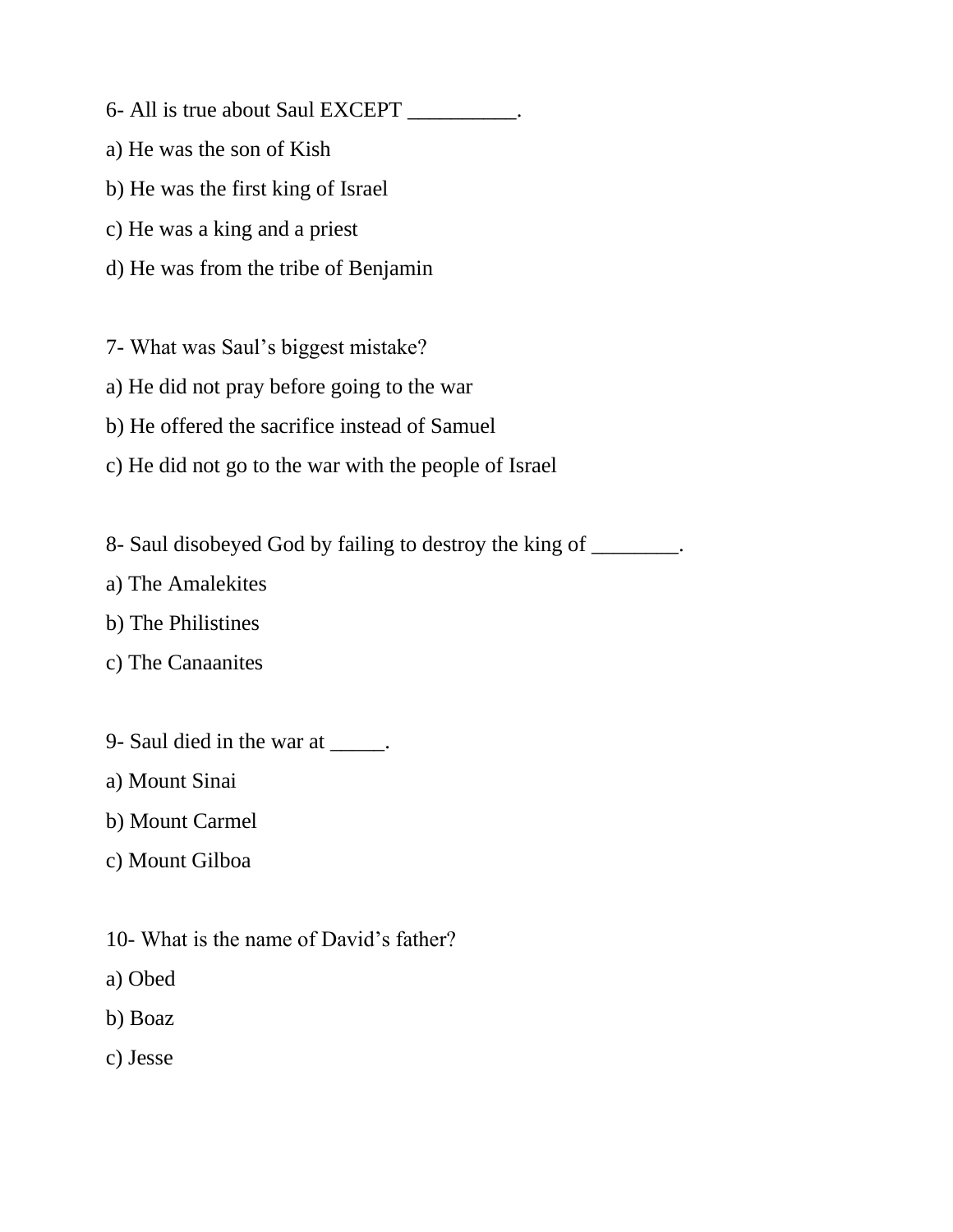11- All is true about David EXCEPT \_\_\_\_\_\_\_\_\_.

a) He was Saul's armor-bearer and son-in-law

b) His name means beloved

c) He was from the tribe of Judah

d) He reigned over Israel for 50 years

12- Fill in the blanks: "You come to me with a \_\_\_\_\_\_. With a \_\_\_\_\_, and with a\_\_\_\_\_\_. But I come to you in the \_\_\_\_\_\_\_\_ of the \_\_\_\_\_\_\_ of hosts."

13- Who became David's best friend from the house of Saul?

a) Jonathan

b) Eliab

c) Abner

14- Our Lord Jesus Christ was also called "Son of David".

a) True

b) False

15- Both our Lord Jesus and David \_\_\_\_\_\_\_\_\_\_.

a) Were born in Bethlehem

b) Forgave their enemies

c) a and b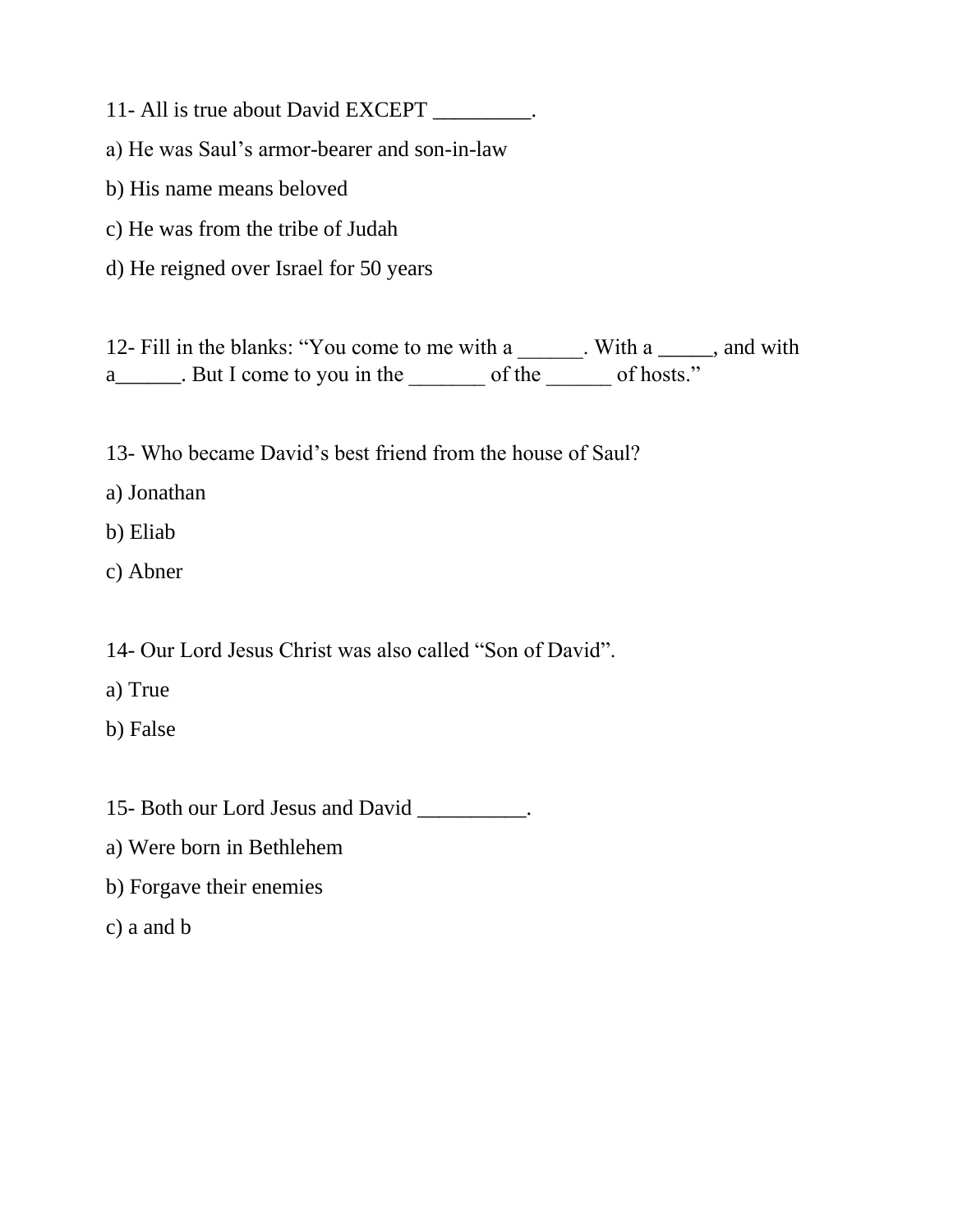- 16- God said about David that \_\_\_\_\_\_\_\_\_\_.
- a) He was a man after His own heart
- b) He was the right king for Israel
- c) He was a good shepherd and king
- 17- Eli's sons were just and righteous.
- a) True
- b) False
- 18- What happened to the Ark when it was taken to the battle?
- a) It was returned to the temple
- b) The Philistines captured it
- c) It remained in the battlefield
- 19- What did Eli tell Samuel to say to God when He calls him?
- a) Here I am Lord send me
- b) Speak Lord for Your servant hears
- c) Here I am because You called me
- 20- Samuel's son did not judge honestly.
- a) True
- b) False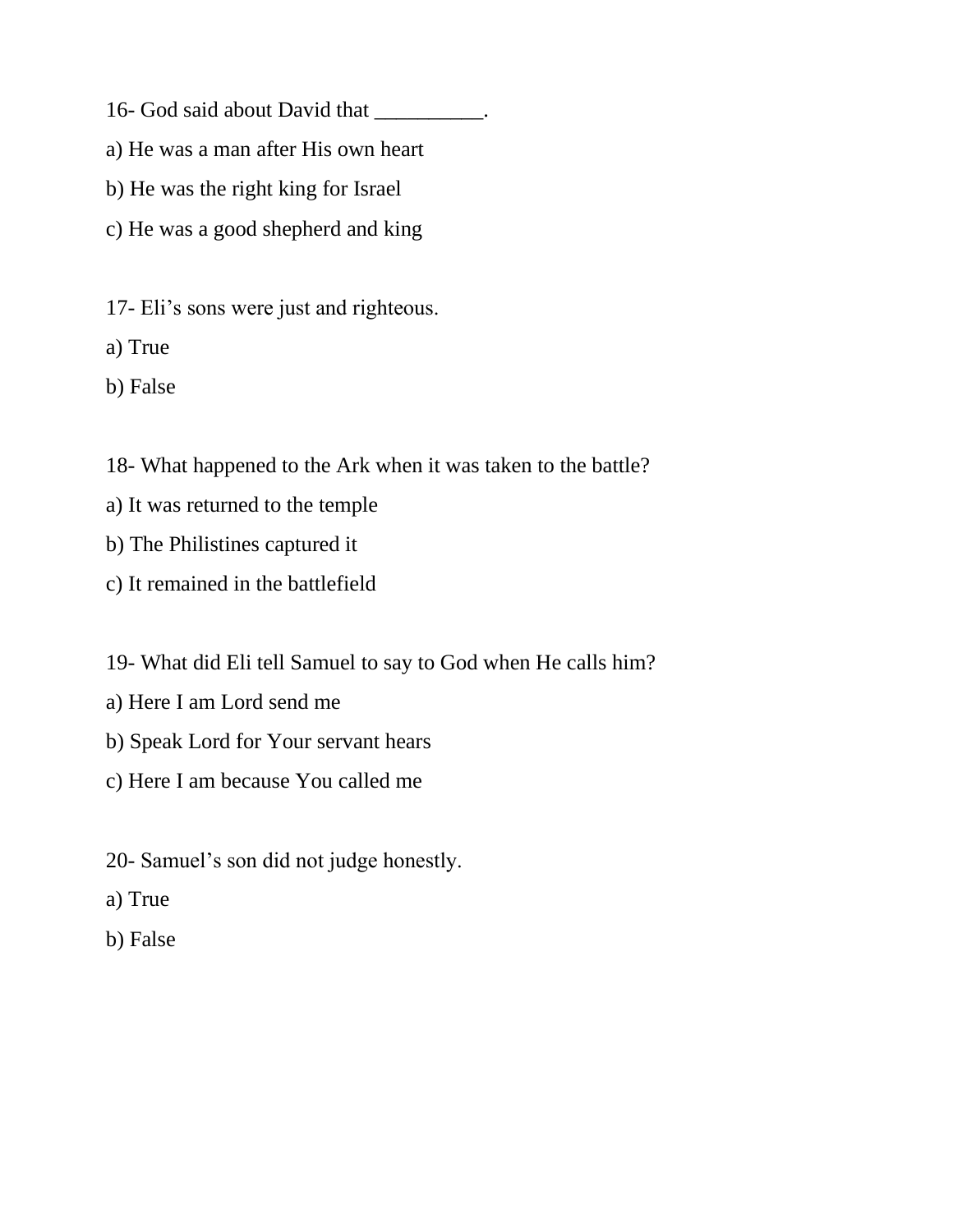21- The book of 1 Samuel records \_\_\_\_\_\_.

a) The transition from the rule of God to the rule of kings

b) The transition of the kingship between Saul and David

c) a and b

22- To anoint a person means that \_\_\_\_\_\_.

a) This person is set apart to serve God

b) This person is dedicated to serve others

c) This person should be the leader in the community

23- Fill in the blanks: "Behold to \_\_\_\_ is better than  $\cdots$  1 Samuel 15:22

a) Listen, praying

b) Obey, sacrifice

c) Pray, preaching

24- Before going to the war, Saul consulted the medium.

a) True

b) False

25- The book of 1Samuel ends with \_\_\_\_\_.

a) The death of Saul

b) The death of Saul and Jonathan

c) The death of Samuel